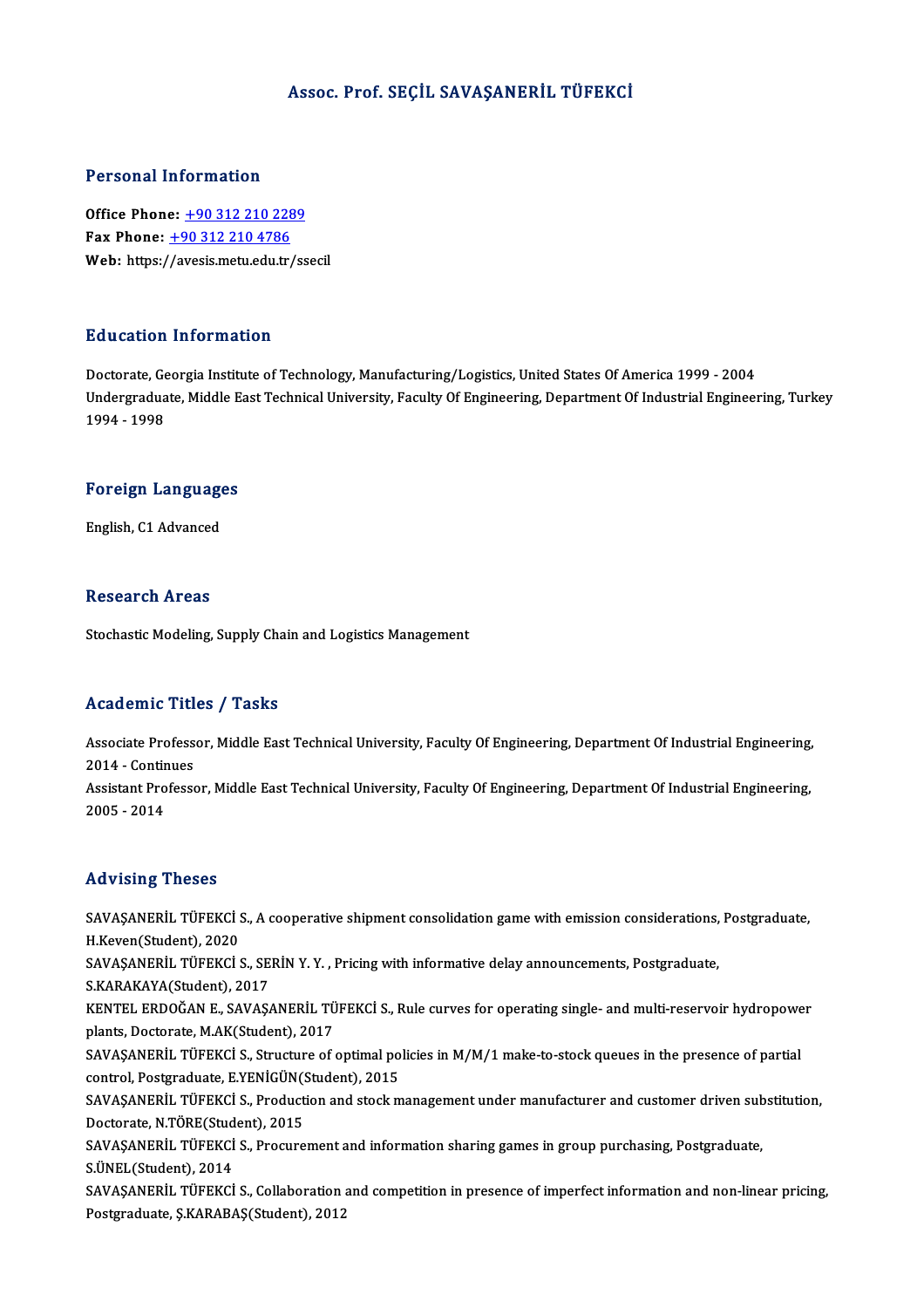SAVAŞANERİL TÜFEKCİ S., SERİN Y. Y. , Incentive, subsidy, penalty mechanisms and pooled, unpooled allocation of<br>Production canasity in servise parts manasament systems Pestaraduate F.ATAK(Student), 2011. SAVAŞANERİL TÜFEKCİ S., SERİN Y. Y. , Incentive, subsidy, penalty mechanisms and pooled, unpoor<br>production capacity in service parts management systems, Postgraduate, E.ATAK(Student), 2011<br>SAVASANERİL TÜEEKÇİ S. SERİN V. V SAVAŞANERİL TÜFEKCİ S., SERİN Y. Y. , Incentive, subsidy, penalty mechanisms and pooled, unpooled allocation of<br>production capacity in service parts management systems, Postgraduate, E.ATAK(Student), 2011<br>SAVAŞANERİL TÜFEK production capacity in service parts management systems, Postgraduate, E.ATAK(Student), 2011<br>SAVAŞANERİL TÜFEKCİ S., SERİN Y. Y. , The value of information in a manufacturing facility taking production and lead<br>time quotat SAVAŞANERİL TÜFEKCİ S., SERİN Y. Y. , The value of information in a manufacturing facility taking production and lead<br>time quotation decisions, Postgraduate, C.KAMAN(Student), 2011<br>SERİN Y. Y. , SAVAŞANERİL TÜFEKCİ S., An time quotation decisions, Postgraduate, C.KAMAN(Student), 2011<br>SERİN Y. Y. , SAVAŞANERİL TÜFEKCİ S., An analysis of benefits of invento<br>in spare parts management systems, Doctorate, B.SATIR(Student), 2010<br>SERİN Y. Y., SAVA SERİN Y. Y. , SAVAŞANERİL TÜFEKCİ S., An analysis of benefits of inventory and service pooling and informat<br>in spare parts management systems, Doctorate, B.SATIR(Student), 2010<br>SERİN Y. Y. , SAVAŞANERİL TÜFEKCİ S., Competi in spare parts management systems, I<br>SERİN Y. Y. , SAVAŞANERİL TÜFEKCİ S<br>Postgraduate, M.Usta(Student), 2010<br>SAVASANERİL TÜEEKCİ S. Managina ı SERİN Y. Y. , SAVAŞANERİL TÜFEKCİ S., Competition and collaboration in service parts management systems,<br>Postgraduate, M.Usta(Student), 2010<br>SAVAŞANERİL TÜFEKCİ S., Managing production and lead time quotation with multiple Postgraduate, M.Usta(Stu<br>SAVAŞANERİL TÜFEKCİ<br>E.SAYIN(Student), 2010<br>SAVASANERİL TÜREKCİ SAVAŞANERİL TÜFEKCİ S., Managing production and lead time quotation with multiple demand classe:<br>E.SAYIN(Student), 2010<br>SAVAŞANERİL TÜFEKCİ S., Collaboration among small shippers in cargo transportation, Postgraduate,<br>Ö.VI E.SAYIN(Student), 2010<br>SAVAŞANERİL TÜFEKCİ S., Collaboration among small shippers in cargo transportation, Postgraduate,<br>Ö.YILMAZ(Student), 2009 SAVAŞANERİL TÜFEKCİ S., Benefits of vendor managed inventory policy in a manufacturer-retailer supply chain, Postgraduate,Ö.ERDOĞDU(Student),2009

## Articles Published in Journals That Entered SCI, SSCI and AHCI Indexes

- rticles Published in Journals That Entered SCI, SSCI and AHCI Indexes<br>I. Short-Term Flood Control and Long-Term Energy Maximization in Multi-reservoir Systems Using<br>Improved Particle System Optimization Short-Term Flood Control and Long-Te<br>Improved Particle Swarm Optimization<br>Cuvensir II, SAVASANEPH, TÜREKÇİ S. ALT/ Short-Term Flood Control and Long-Term Energy Maximization<br>Improved Particle Swarm Optimization<br>Guvengir U., SAVAŞANERİL TÜFEKCİ S., ALTAN SAKARYA A. B. , Buhan S.<br>WATER RESOURCES MANACEMENT, vol 25. no.12. nn.4293,4307,20 Improved Particle Swarm Optimization<br>Guvengir U., SAVAŞANERİL TÜFEKCİ S., ALTAN SAKARYA A. B. , Buhan S.<br>WATER RESOURCES MANAGEMENT, vol.35, no.13, pp.4293-4307, 2021 (Journal Indexed in SCI) Guvengir U., SAVAŞANERİL TÜFEKCİ S., ALTAN SAKARYA A. B. , Buhan S.<br>WATER RESOURCES MANAGEMENT, vol.35, no.13, pp.4293-4307, 2021 (Journal Index<br>II. Pricing with delivery time information sharing decisions in service syste WATER RESOURCES MANAGEMEN<br>Pricing with delivery time infor<br>Karakaya S., Savasaneril S., Serin Y.<br>Computers and Industrial Engineer
- Pricing with delivery time information sharing decisions in service sy<br>Karakaya S., Savasaneril S., Serin Y.<br>Computers and Industrial Engineering, vol.159, 2021 (Journal Indexed in SCI)<br>Quantifying the revenue gain of ener Karakaya S., Savasaneril S., Serin Y.<br>Computers and Industrial Engineering, vol.159, 2021 (Journal Indexed in SCI)<br>III. Quantifying the revenue gain of operating a cascade hydropower plant system as a pumped-storage<br>bydrop
- Computers and Industri<br>Quantifying the rever<br>hydropower system<br>Alt M. Kontel E. Savasan Quantifying the revenue ga<br>hydropower system<br>Ak M., Kentel E., Savasaneril S.<br>PENEWAPLE ENEDCY vol 120

h**ydropower system**<br>Ak M., Kentel E., Savasaneril S.<br>RENEWABLE ENERGY, vol.139, pp.739-752, 2019 (Journal Indexed in SCI)

Ak M., Kentel E., Savasaneril S.<br>RENEWABLE ENERGY, vol.139, pp.739-752, 2019 (Journal Indexed in SCI)<br>IV. Operating policies for energy generation and revenue management in single-reservoir hydropower<br>systems RENEWA<br>Operatin<br>systems Operating policies for energy generation and rev<br>systems<br>Ak M., KENTEL ERDOĞAN E., SAVAŞANERİL TÜFEKCİ S.<br>PENEWARLE & SUSTAINARLE ENERCY REVIEWS vol 7

systems<br>Ak M., KENTEL ERDOĞAN E., SAVAŞANERİL TÜFEKCİ S.<br>RENEWABLE & SUSTAINABLE ENERGY REVIEWS, vol.78, pp.1253-1261, 2017 (Journal Indexed in SCI)<br>Dunamis laad time sustation under responsive inventary and multiple susta Ak M., KENTEL ERDOĞAN E., SAVAŞANERİL TÜFEKCİ S.<br>RENEWABLE & SUSTAINABLE ENERGY REVIEWS, vol.78, pp.1253-1261, 2017 (Journal Indexed in St.<br>V. Dynamic lead time quotation under responsive inventory and multiple customer cl

# V. Dynamic lead time quotation under responsive inventory and multiple customer classes<br>SAVAŞANERİL TÜFEKCİ S., Sayin E. Dynamic lead time quotation under responsive inventory and<br>SAVAŞANERİL TÜFEKCİ S., Sayin E.<br>OR SPECTRUM, vol.39, no.1, pp.95-135, 2017 (Journal Indexed in SCI)<br>Production and load time quotation under imperfect shap flag

- VI. Production and lead time quotation under imperfect shop floor information KAMAN C., SAVASANERIL S., Serin Y.Y. OR SPECTRUM, vol.39, no.1, pp.95-135,<br>Production and lead time quotatio<br>KAMAN C., SAVASANERIL S., Serin Y. Y.<br>INTERNATIONAL JOURNAL OF PRODUC Production and lead time quotation under imperfect shop floor information<br>KAMAN C., SAVASANERIL S., Serin Y. Y.<br>INTERNATIONAL JOURNAL OF PRODUCTION ECONOMICS, vol.144, no.2, pp.422-431, 2013 (Journal Indexed in SCI)<br>Poolin KAMAN C., SAVASANERIL S., Serin Y. Y.<br>INTERNATIONAL JOURNAL OF PRODUCTION ECONOMICS, vol.144, no.2, p<br>VII. Pooling through lateral transshipments in service parts systems<br>Setir B. SAVASANERIL S. Serin Y. Y.
- INTERNATIONAL JOURNAL OF PROI<br>Pooling through lateral transshi<br>Satir B., SAVASANERIL S., Serin Y. Y.<br>FUROPEAN JOURNAL OF OPERATION Pooling through lateral transshipments in service parts systems<br>Satir B., SAVASANERIL S., Serin Y. Y.<br>EUROPEAN JOURNAL OF OPERATIONAL RESEARCH, vol.220, no.2, pp.370-377, 2012 (Journal Indexed in SCI)<br>Collaboration among s Satir B., SAVASANERIL S., Serin Y. Y.<br>EUROPEAN JOURNAL OF OPERATIONAL RESEARCH, vol.220, no.2, pp.37<br>VIII. Collaboration among small shippers in a transportation market<br>Vilmar O. SAVASANERIL TÜREVCLS EUROPEAN JOURNAL OF OPERATION<br>Collaboration among small ship<br>Yilmaz O., SAVAŞANERİL TÜFEKCİ S.<br>FUROPEAN JOURNAL OF OPERATION Collaboration among small shippers in a transportation market<br>Yilmaz O., SAVAŞANERİL TÜFEKCİ S.<br>EUROPEAN JOURNAL OF OPERATIONAL RESEARCH, vol.218, no.2, pp.408-415, 2012 (Journal Indexed in SCI)<br>Dunamis Lood Time Quetation
	-
- Yilmaz O., SAVAŞANERİL TÜFEKCİ S.<br>EUROPEAN JOURNAL OF OPERATIONAL RESEARCH, vol.218, no.2, pp.408-415, 2012<br>IX. Dynamic Lead-Time Quotation for an M/M/1 Base-Stock Inventory Queue<br>SAVASANERİL TÜEEKCİ S. Criffin B.M. Koskin EUROPEAN JOURNAL OF OPERATIONAL RESEARCH, volument Lead-Time Quotation for an M/M/1 Ba<br>SAVAŞANERİL TÜFEKCİ S., Griffin P.M. , Keskinocak P.<br>OPERATIONS RESEARCH .vol 59. no. 2. nn 292.205.205. IX. Dynamic Lead-Time Quotation for an M/M/1 Base-Stock Inventory Queue<br>SAVAŞANERİL TÜFEKCİ S., Griffin P. M., Keskinocak P.<br>OPERATIONS RESEARCH, vol.58, no.2, pp.383-395, 2010 (Journal Indexed in SCI) SAVAŞANERİL TÜFEKCİ S., Griffin P. M., Keskinocak P.<br>OPERATIONS RESEARCH, vol.58, no.2, pp.383-395, 2010 (Journal Indexed in SC.<br>X. An analysis of manufacturer benefits under vendor-managed systems<br>SAVASANEDİL TÜEEKCİ S. E
- OPERATIONS RESEARCH, vol.58, no.2, <sub>1</sub><br>An analysis of manufacturer benef<br>SAVAŞANERİL TÜFEKCİ S., ERKİP N. K.<br>UE TRANSACTIONS vol.43, no.7, np.45 An analysis of manufacturer benefits under vendor-managed syste<br>SAVAŞANERİL TÜFEKCİ S., ERKİP N. K.<br>IIE TRANSACTIONS, vol.42, no.7, pp.455-477, 2010 (Journal Indexed in SCI)